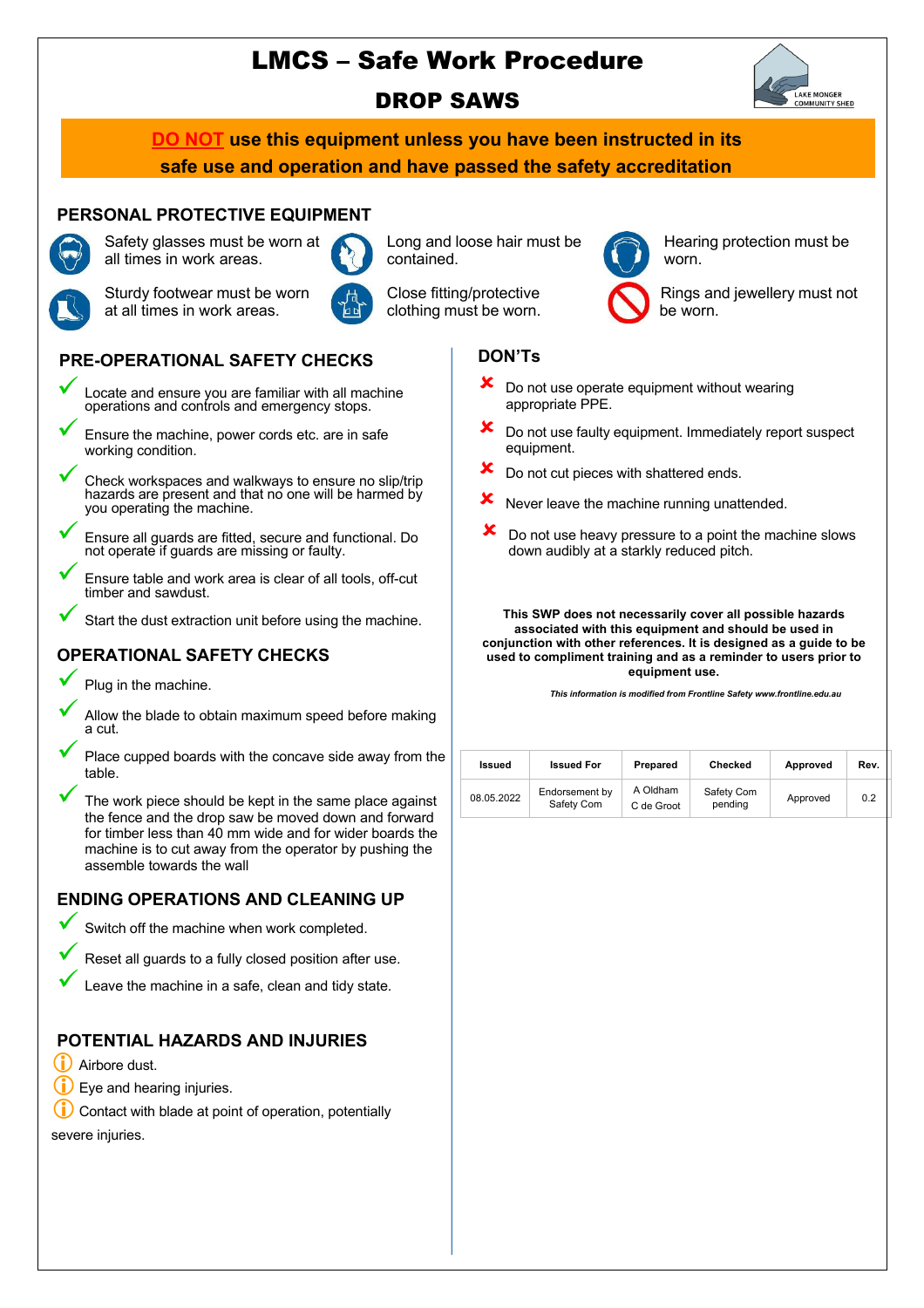# **LAKE MONGER COMMUNITY SHED**



# Safe Operating Procedures – Drop saws

#### **BACKGROUND INFORMATION & READING**

This video will assist you in following safe work practices: https://www.youtube.com/watch?v=FVpmjX1DjmI

This video needs to be viewed prior to arranging an assessment.

#### **FITNESS TO OPERATE THE DROP SAWS**

Members are expected to refrain from working on these power tools and machines if they acknowledge their own level of physical ability inhibits them from doing so safely.

However, if assessors determine that a member has some level of physical impairment that makes it unsafe to use machines, they will have no option other than to assess the member as not having the capacity to do so safely.

You can still do your projects, just mark the timber and ask another shed member to cut/machine the timber for you. You are not compelled to cut the timber yourself and in this environment, you will easily find others that are more than able and willing to do the cutting for you.

#### **GENERAL RULES & TIPS**

- If recycled material is used, all timber MUST be visually checked for nails and screws. After that the timber MUST also be checked with the metal detector. Processing CCA treated timber is not permitted.
- When commencing operation ensure dust extraction system is switched on either manually or automatically.
- Use clamps to secure and support the workpiece to a stable platform. Do not use a length stop on the free scrap end of a clamped workpiece.
- Before turning on the saw, perform a dry run of the cutting operation to ensure no problems will occur when the cut is made, especially if cutting angles other than 90 degrees. Pay particular attention to where your hands and fingers are in relation to the ENTIRE trajectory of the blade.
- Never reach over the saw line. Never cross arms when cutting.
- When pulling the saw down with your right hand, keep the left hand, especially the thumb, well clear of the line of cut.
- **If angles are greater than 30 degrees it is generally safest to switch hands**; when cutting towards the left operate the machine with the left hand and hold the timber with the right hand. Vice versa if cutting towards the right at such angle it is usually safest to operate the machine with the right hand and hold the timber with the left hand.
- If workpiece is bowed or warped, run it through the planer first. If not possible then clamp it with the outside bowed face toward the fence (convex side towards the fence). However liaise with the Shed Supervisor first.
- After finishing the cut, release the switch, hold the saw arm down and wait for blade to stop before removing work or off-cut piece.
- Before making any adjustments, disconnect the plug from the power source and bring the machine to a complete standstill.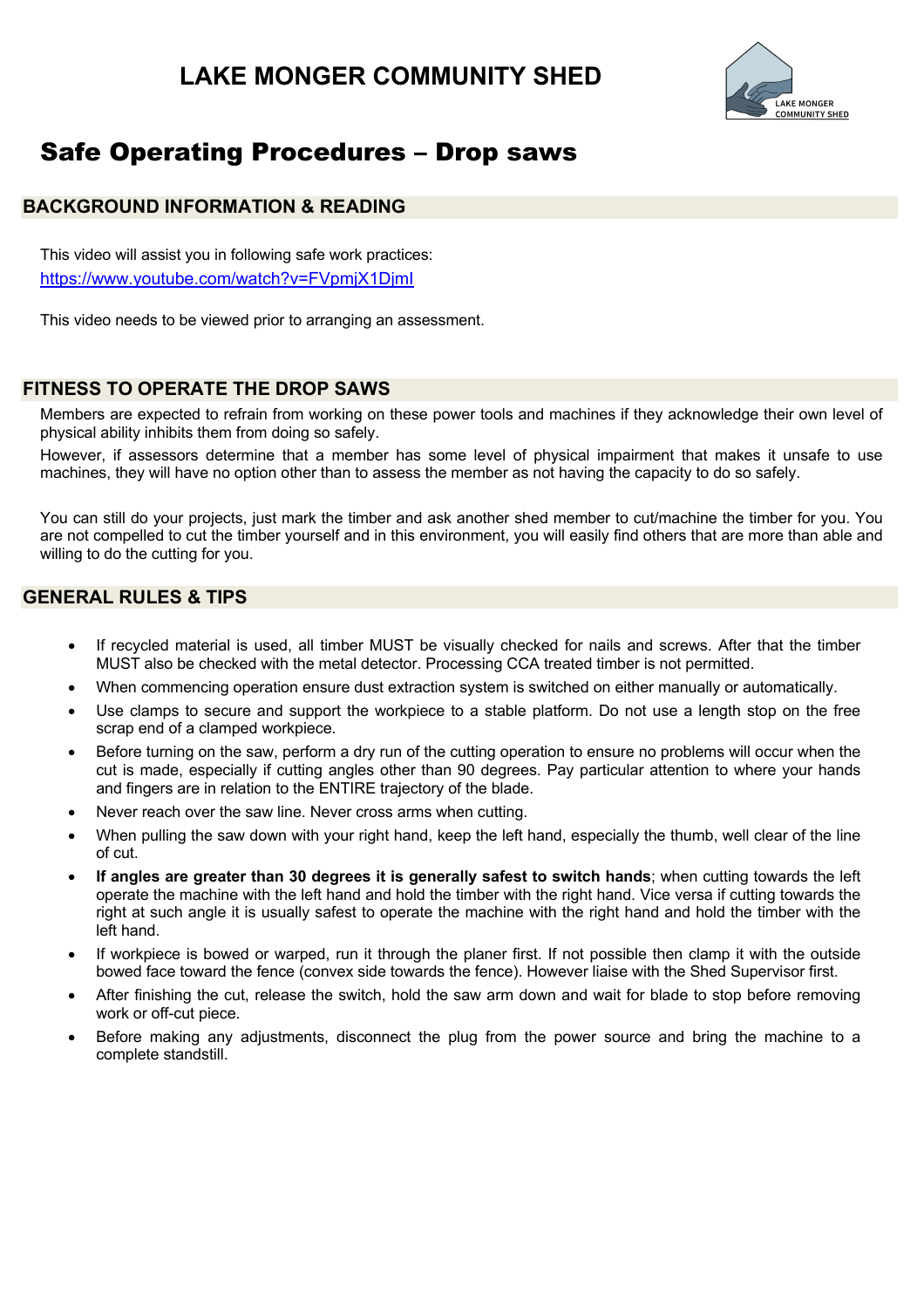# **LAKE MONGER COMMUNITY SHED**



#### **COMMON OPERATIONS ON DROP SAWS**



One of the two identical drop saws at LMCS, note the locking handles for the mitre and bevel adjustments.

The benches have been arranged for left and right handed people. The fences will be equipped with inbuilt tapes and provided with adjustable stops, later during 2022.

#### **Refer also page 10 onwards of the Makita Manual**

#### **Changing saw blade**

Contact shed supervisor to arrange changing of the blade before proceeding and this is a 2-person operation.

Kerf boards are not to be adjusted.

Mitre cuts only up to 45 degrees are accommodated and permitted. For angles greater than 45 degrees discuss alternative methods with the Shed Supervisor. However under no circumstance position the end grain on the fence (or narrow aspect of sheet material) to achieve an angle greater than 60 degrees or more acute than 45 degrees.

#### Cutting Aluminium

Whilst cutting aluminium is possible with this machine, a different (negative angle) blade should be used. Generally cutting Aluminium and Brass is not recommended on this type of machine unless it is equipped with the specified blade and the material is clamped extensively.